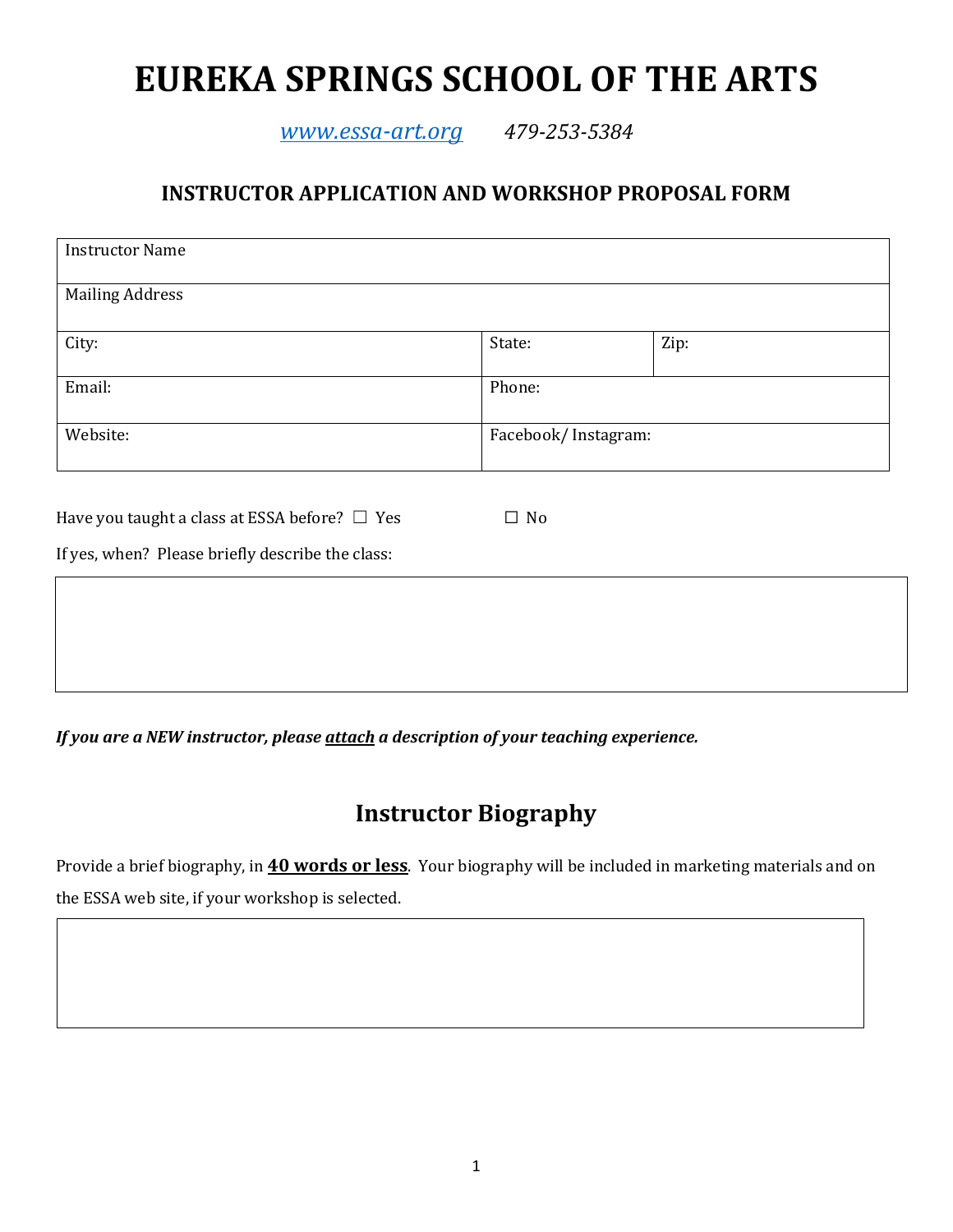# **Workshop Description**

Provide a description of your proposed workshop in **65 words or less**. This description will be used to create marketing materials in print and on-line if your proposal is accepted. You may attach additional explanation of your workshop if you wish to provide clarification of your proposal.

Provide brief responses to the following regarding your proposed workshop. These responses will be used by ESSA to prepare for your workshop and to create marketing materials if your proposal is accepted.

- 1. What is the maximum number of students for your class?
- 2. What will students create?
- 3. What general skills will students learn?
- 4. What kind of tools will students use?
- 5. What level is the class (All Levels, Beginner, Intermediate or Advanced)?
- 6. Is prior experience necessary?

*Please provide all requested material and supply information on the Student Materials List on the following page.*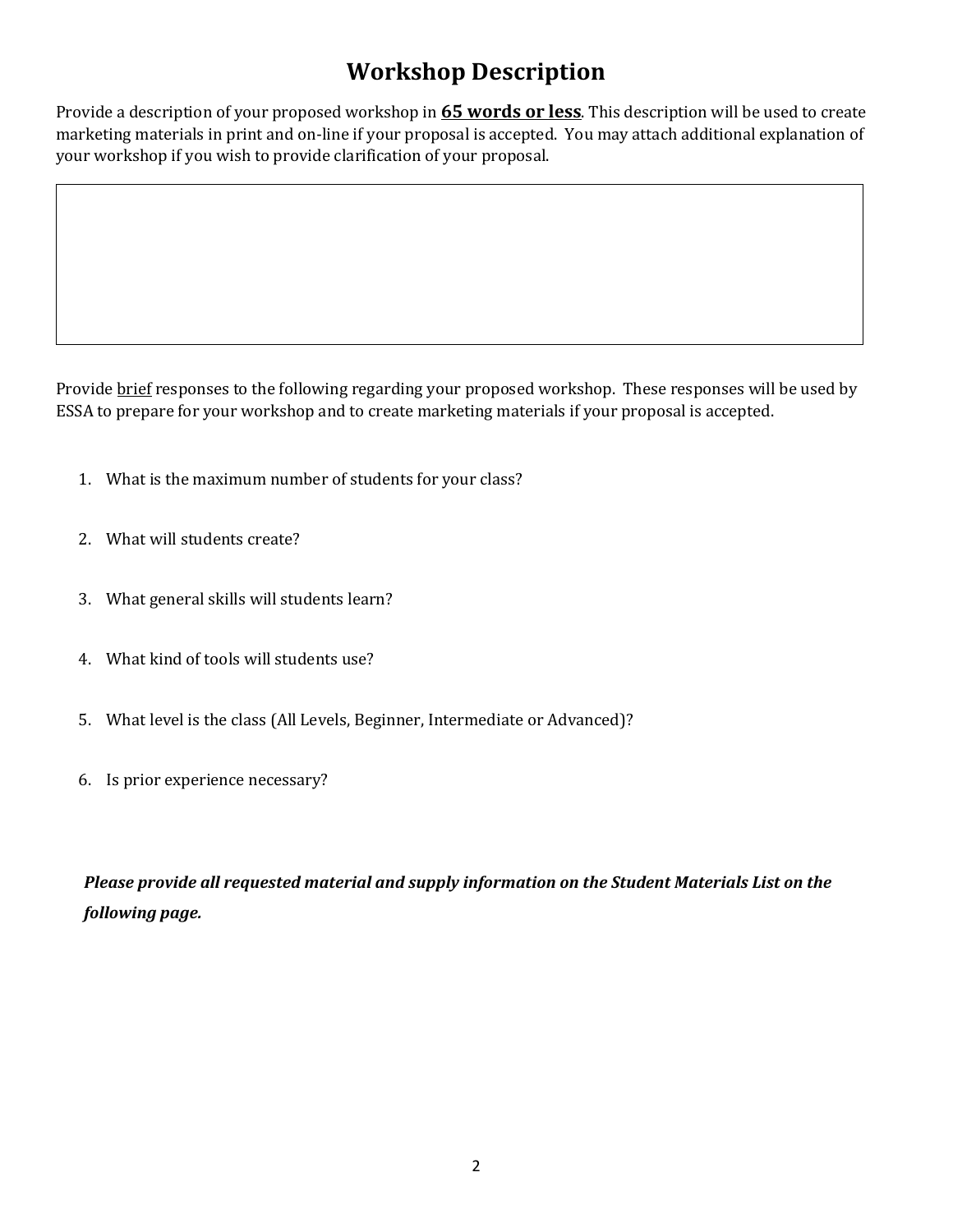#### **STUDENT MATERIALS LIST**

#### **This list will be sent to your students or used by ESSA to procure materials and set tuition prices. Please be clear and concise.**

*Material requirements and costs will be listed in the program catalog and/or emailed to students. When possible, material costs will be included in workshop registration costs, as described below.* 

☐ ESSA will purchase workshop materials, to be included in tuition paid by students, at the following cost per student: \$ (List quantity and type of materials you want ESSA to provide to students for your class, in "per student" quantities if possible.)

 $\Box$  Instructor will purchase/provide workshop materials, to be included in tuition paid by students. Instructor will be reimbursed *by ESSA* at the following rate per student: \$ (List the materials that you will bring for use by your students.)

 $\Box$  Students will purchase their own materials as follows, including estimated cost(s):

*Optional Reading List:* We depend on our faculty to recommend excellent books for our students. Please provide student reading materials below, if appropriate.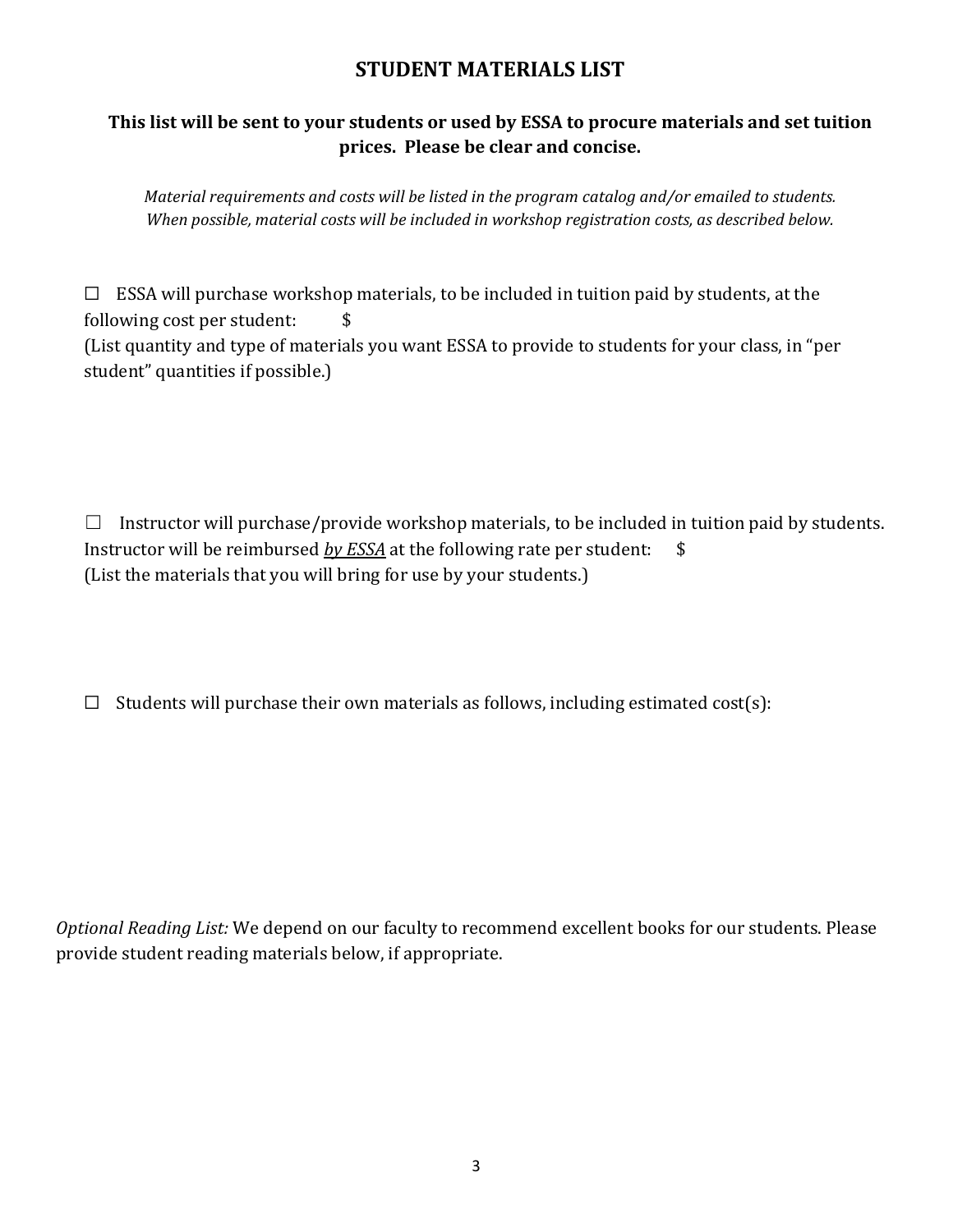## **Instructor Availability and Workshop Length**

Instructions: On the following page, please indicate your preferred date ranges and number of days for your workshop, as well as any blackout dates that you will NOT be available to teach the proposed workshop. ESSA staff will work with all instructors to construct the best possible schedule for peak enrollment.

- Workshops generally run from 1-5 days in length, from 9 am to 4 pm.
- Workshops may be proposed for weekends or weekdays; weekends are preferred for shorter workshops.
- Local instructors may propose multi-week evening classes (i.e. once weekly for 6 weeks).

### **Preferred Session:**

Spring/ Summer: March 1 - July 31 -- Deadline is -- October 1.

How many days is your workshop?

Preferred dates for your workshop:

Blackout Dates During this Period:

Summer/ Fall: August 1 - November 30 -- Deadline is February 15.

How many days is your workshop?

Preferred dates for your workshop:

Blackout Dates During this Period: